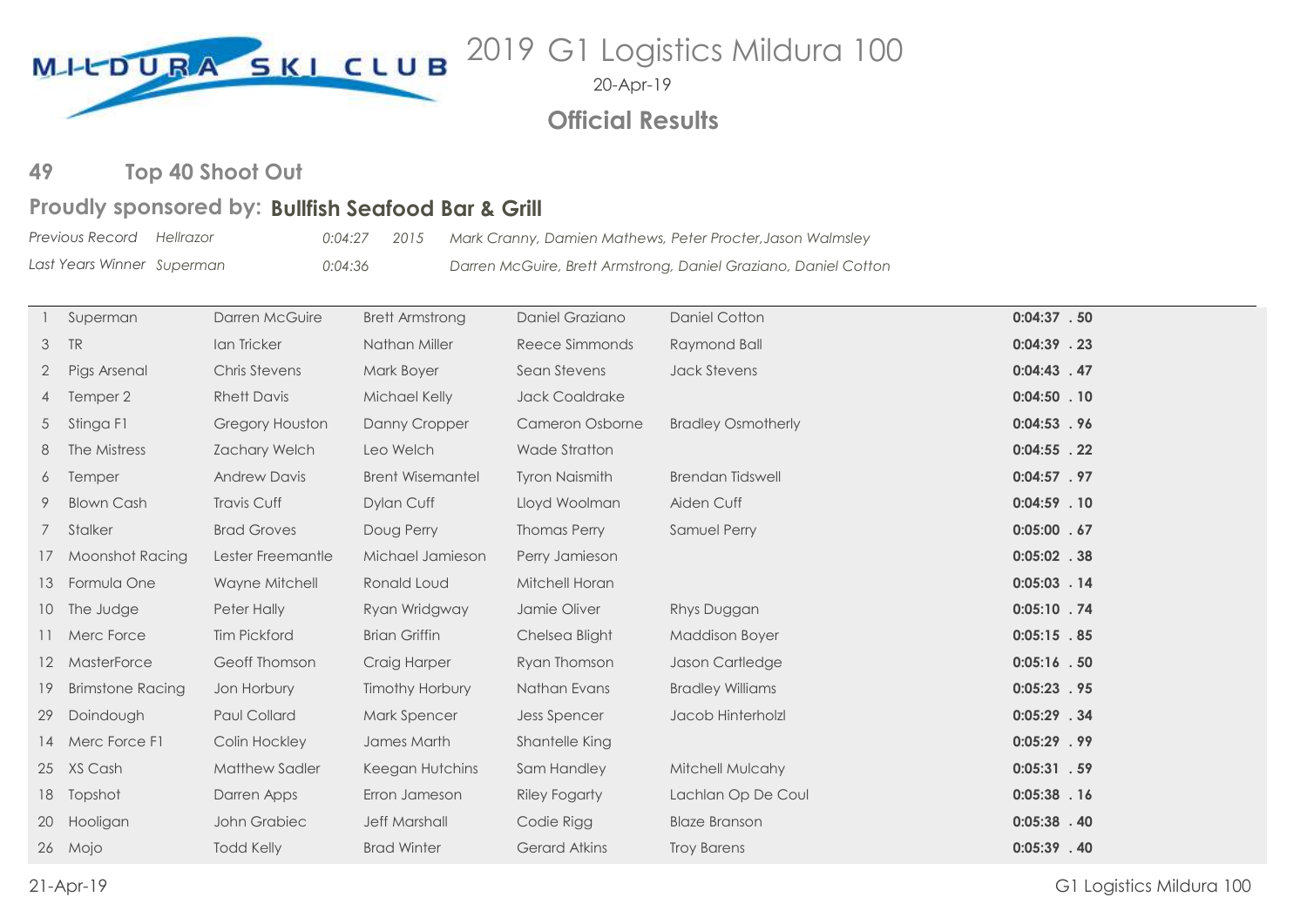

20-Apr-19

## **Official Results**

|                 | <b>BulletProof</b>                | Paul White              | Adam Wilson                | <b>Rick Kirkman</b> | Robert Lee             | $0:05:46$ . 9  |           |                             |
|-----------------|-----------------------------------|-------------------------|----------------------------|---------------------|------------------------|----------------|-----------|-----------------------------|
|                 | 35 I-Robot                        | Trinton Smith           | <b>Christopher Gration</b> | Connor Ballingall   | Jarryd Tannenberg      | $0:05:46$ . 18 |           |                             |
| 30              | Ghostrider                        | <b>Shane Russell</b>    | Stuart Horne               | <b>Bryce Horne</b>  | Kane Horne             | $0:05:48$ . 17 |           |                             |
| 24              | Superbad                          | <b>Brian Farrell</b>    | David McMillan             | Michael Boylan      | <b>Brock McMillan</b>  | $0:05:49$ . 96 |           |                             |
| 33              | <b>Brute Force</b>                | Kris Pogorelec          | <b>Tony Dempster</b>       | Andrew McKinley     | <b>Brendon Fogarty</b> | $0:05:50$ . 44 |           |                             |
| 38              | The Curse                         | Craig Males             | Nathan Batchelor           | <b>Steven Berry</b> | Kane Marks             | 0:05:52 .65    |           |                             |
| 40              | Judgemental                       | Dale Hally              | Jarrod Robertson           | Chris Mansfield     | <b>Mathew Arnall</b>   | $0:05:53$ . 11 |           |                             |
| 27              | Chief                             | Darren Laub             | Daniel Shipp               | Jake Rawe           | Tate Laub              | 0:05:54.60     |           |                             |
| 22              | Corruption                        | Wayne Fornari           | Sara Farrell               | Clinton Brown       | Shannon Fornari        | $0:05:58$ . 10 |           |                             |
| 34              | Extreme Meltdown                  | Anthony Savona          | Sam Horne                  | Ashlee Cuff         | Lucy Savona            | $0:06:02$ . 31 |           |                             |
| 31              | Synthetic                         | Stuart Evans            | Neale Torpey               | Craig Nicholls      | Clark Stegmeyer        | 0:06:06 .98    |           |                             |
| 32              | Illusion Down Under Stuart Clough |                         | Daryl Farley               | Josh Horne          | <b>Troy Evans</b>      | $0:06:08$ . 39 |           |                             |
| 15 <sup>7</sup> | Supernova                         | <b>Scott Cleaver</b>    | Steven Robertson           | Cooper Robertson    | <b>Ben Clark</b>       | $0:06:09$ . 52 |           | 1 min Rule 13.11<br>B (VII) |
| 37              | <b>Public Enemies</b>             | <b>Glenn Rowlands</b>   | Arran Samuels              | Mason Vaughan       | Max Rowlands           | $0:06:20$ . 48 |           |                             |
| 21              | <b>Bedlam</b>                     | <b>Gregory Stockley</b> | Nathan Goodall             | Jack Heather        | Brayden Jameson        | $0:06:37$ . 2  |           |                             |
| 39              | Elm Street                        | <b>Wesley Davison</b>   | <b>Grant Mitchell</b>      | Cooper McAuley      | <b>Kody Davison</b>    | $0:06:46$ . 82 |           |                             |
| 36              | <b>Hollow Point</b>               | Steven Czapp            | Joshua Lowrie              | Damian Payne        | <b>Cameron Nix</b>     | $0:07:02$ . 95 |           | 1 min rule 13.11<br>B(VII)  |
| 23              | Omen Racing                       | <b>Michael Brooks</b>   | <b>Mathew Brooks</b>       | Aidan Rowe          | Karl Wilson            | 1:39:30 .93    |           | dnf                         |
| 28              | Agitator                          | Chris Affoo             | Aaron Martin               | Mitchell Fry        | <b>Joel Massey</b>     |                | $\cdot$ 0 | dns                         |
| $\circ$         | <b>NO GO M100</b>                 |                         |                            |                     |                        |                | $\cdot$ 0 | dns                         |
| 0               | <b>NO GO M100</b>                 |                         |                            |                     |                        |                | $\cdot$ 0 | dns                         |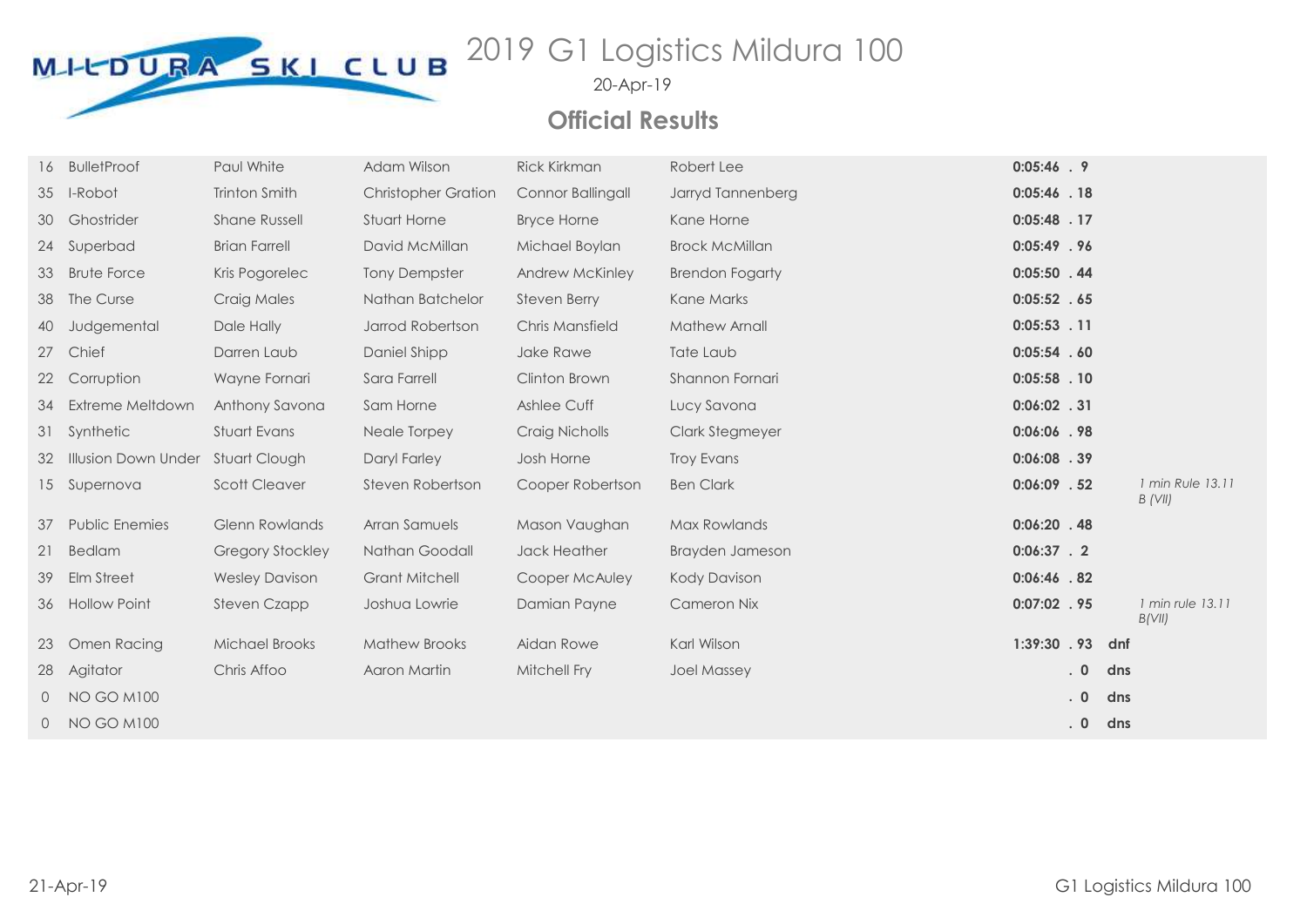

20-Apr-19

## **Official Results**

**Veterans-Mens 50**

## Proudly sponsored by: Mildura House boats

*Previous Record Last Years Winner Jet 0:04:58 2014 Ian Kilpatrick, Greg Smith, George Fitos, Steven Rowe Triple 666 0:05:34 David Langdon, Jack Stevens, Mark Boyer, Brett Jenkins*

|    | 42 ILLUSIONS Racing   | Maxwell Wilkinson    | Matthew Kennedy        | James Kennedy        | <b>Brett Williamson</b> | 0:05:32 .61      |                            |
|----|-----------------------|----------------------|------------------------|----------------------|-------------------------|------------------|----------------------------|
|    | 41 Hells Arsenal      | Daniel McMahon       | Jack Stevens           | Mark Boyer           | Brett Jenkins           | $0:05:45$ . 6    |                            |
|    | 44 Korrupt            | Glenn Scanlon        | <b>Tyson Heathcote</b> | Mark Coleman         | Leigh Davies            | 0:05:49.96       |                            |
| 43 | Tantrum               | Steven Radford       | Anthony O Reilly       | Peter Harmer         | Colin Marks             | $0:06:09$ . 68   |                            |
|    | 50 Rush Hour          | <b>Rick Janssen</b>  | John Hatherell         | Gavin Arnott         | Wayne Duggan            | $0:06:16$ . 22   |                            |
| 48 | Cosmos                | Dave McMillan        | Daniel McMillan        | Cameron McKenzie     | <b>Gregory Farrell</b>  | $0:07:03$ . 16   |                            |
| 47 | The Wedge             | David Atley          | Matthew Henderson      | <b>Scott Collins</b> | Daryl Anderson          | $0:07:05$ .83    |                            |
|    | 51 Reload             | Anthony Hore         | Jackson Lowry          | Kim McEgan           | Shane Henderson         | $0:07:39$ . 71   |                            |
| 55 | Murrumbidgee<br>Magic | Ian Payne            | Matthew Smith          | Michael Henderson    | Ray Curtis              | $0:07:50$ . 35   |                            |
|    | 49 Hardcase           | <b>Bevis Squire</b>  | Jason Jones            | Noel Cartledge       | Adrian Nix              | $0:09:19$ . 41   |                            |
| 45 | Rock Hard Racing      | <b>Bryce Merrett</b> | <b>Brendan Grech</b>   | Peter Wood           | Robert Polites          | 0:55:23 . 92 dnf |                            |
|    | 52 Walk on Water      | <b>Ben Trevena</b>   | Justin Bartolo         | <b>Brendon James</b> | Daniel Watt             | .0               | dns 1 min penalty<br>13.12 |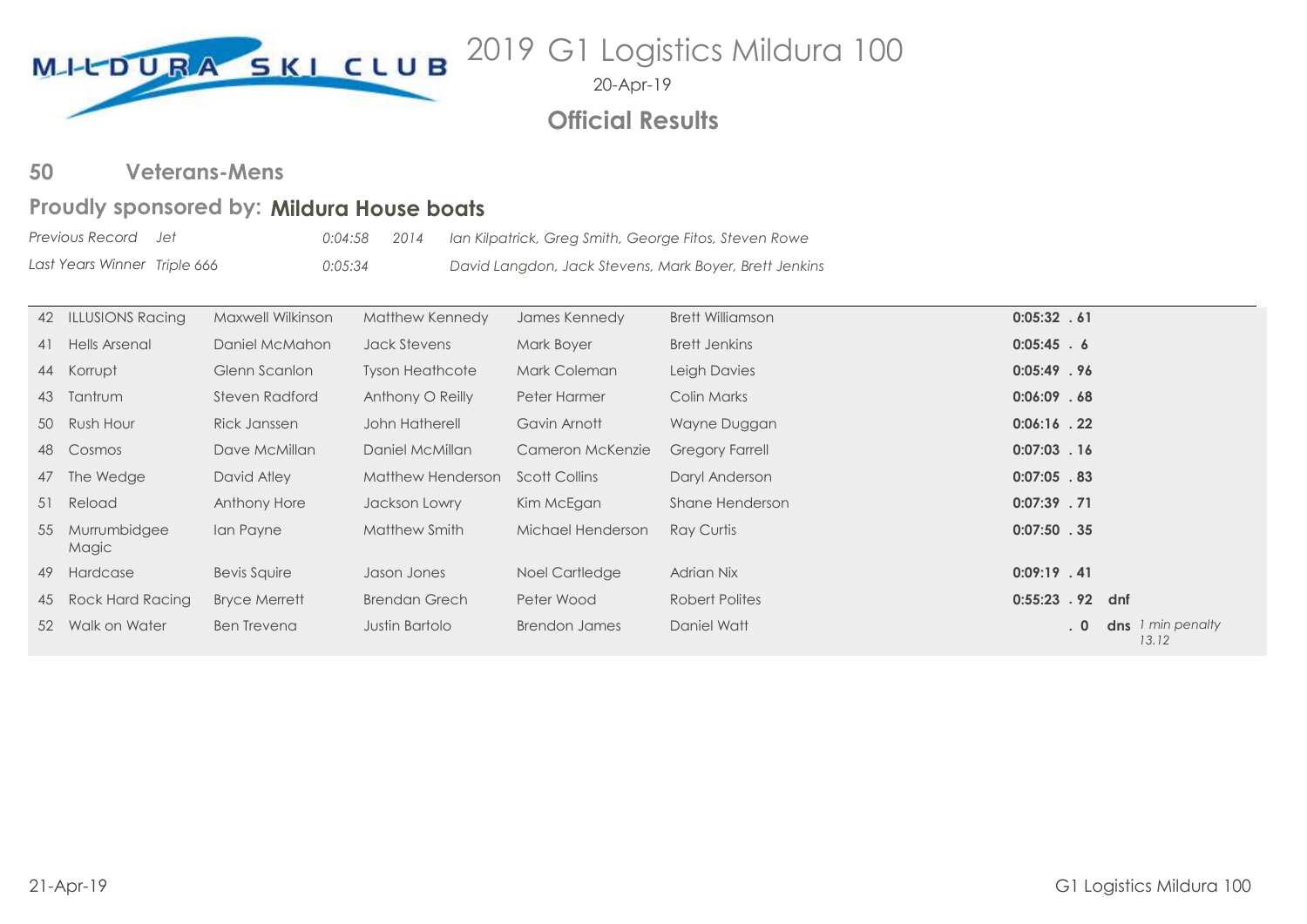

20-Apr-19

## **Official Results**

### **Veterans-Womens 51**

## Proudly sponsored by: Trilogy Financial Group

| Previous Record     Esky Mojo | 0:06:37 2018 | Greg Toole, Bryson Toole, Lesley Toole, Rachael Howe |  |
|-------------------------------|--------------|------------------------------------------------------|--|
| Last Years Winner Esky Mojo   | 0:06:37      | Greg Toole, Bryson Toole, Lesley Toole, Rachael Howe |  |

| 46 Esky Mojo      | Greg Toole  | <b>Bryson Toole</b> | Lesley Toole     | Rachael Howe | $0:06:44$ . 44   |       |
|-------------------|-------------|---------------------|------------------|--------------|------------------|-------|
| 54 The Contractor | Neil Donald | Corrine Donald      | Bernadette Carne | Summer Carne | 0:11:23.87       |       |
| 53 Agent 86       | Tony Rowe   | Ian Kirk            | Wigga Lees       | Lisa Clancy  | 0:47:08 . 54 dnf |       |
| 56 NO GO M100     |             |                     |                  |              |                  | 0 dns |

### **Senior Social 52**

## Proudly sponsored by: Edgewise Insurance

| Previous Record Still Crazy   | $0:06:10$ 2017 | Troy Rhodes, Michael Langshaw, Timothy Rhodes, Stuart Davies |
|-------------------------------|----------------|--------------------------------------------------------------|
| Last Years Winner Still Crazy | 0:06:30        | Troy Rhodes, Michael Langshaw, Timothy Rhodes, Stuart Davies |

| 57 Pressure     | Paul McManus           | Rodney Senior    | Stuart Cox            | <b>Greg Norton</b>     | $0:06:22$ . 55 |           |
|-----------------|------------------------|------------------|-----------------------|------------------------|----------------|-----------|
| 62 Kaotic       | Daniel Jury            | Andrew Barnett   | Saxton Brown          | <b>Brenton Simpson</b> | $0:06:36$ . 53 |           |
| 58 Still Crazy  | Troy Rhodes            | James Cullinan   | <b>Timothy Rhodes</b> | Darryn Williams        | $0:06:40$ . 13 |           |
| 61 Liquid Force | <b>Bradley Audsley</b> | Andrew Sproull   | Joshua Tyrrell        | <b>Brad Knights</b>    | $0:07:21$ . 95 |           |
| 60 Thunderduck  | Michael Luhrs          | <b>Ben Evans</b> | Nathan Gliddon        | <b>Ashley Gliddon</b>  | 0:07:39.87     |           |
| 59 Gettin Loose | Sean Layton            | Ryan Moss        | Brett Lynn            | <b>Brett Segat</b>     | $0:12:31$ . 79 |           |
| 65 NO GO M100   |                        |                  |                       |                        |                | $. 0$ dns |
| 63 NO GO M100   |                        |                  |                       |                        |                | $. 0$ dns |
| 64 NO GO M100   |                        |                  |                       |                        |                | $. 0$ dns |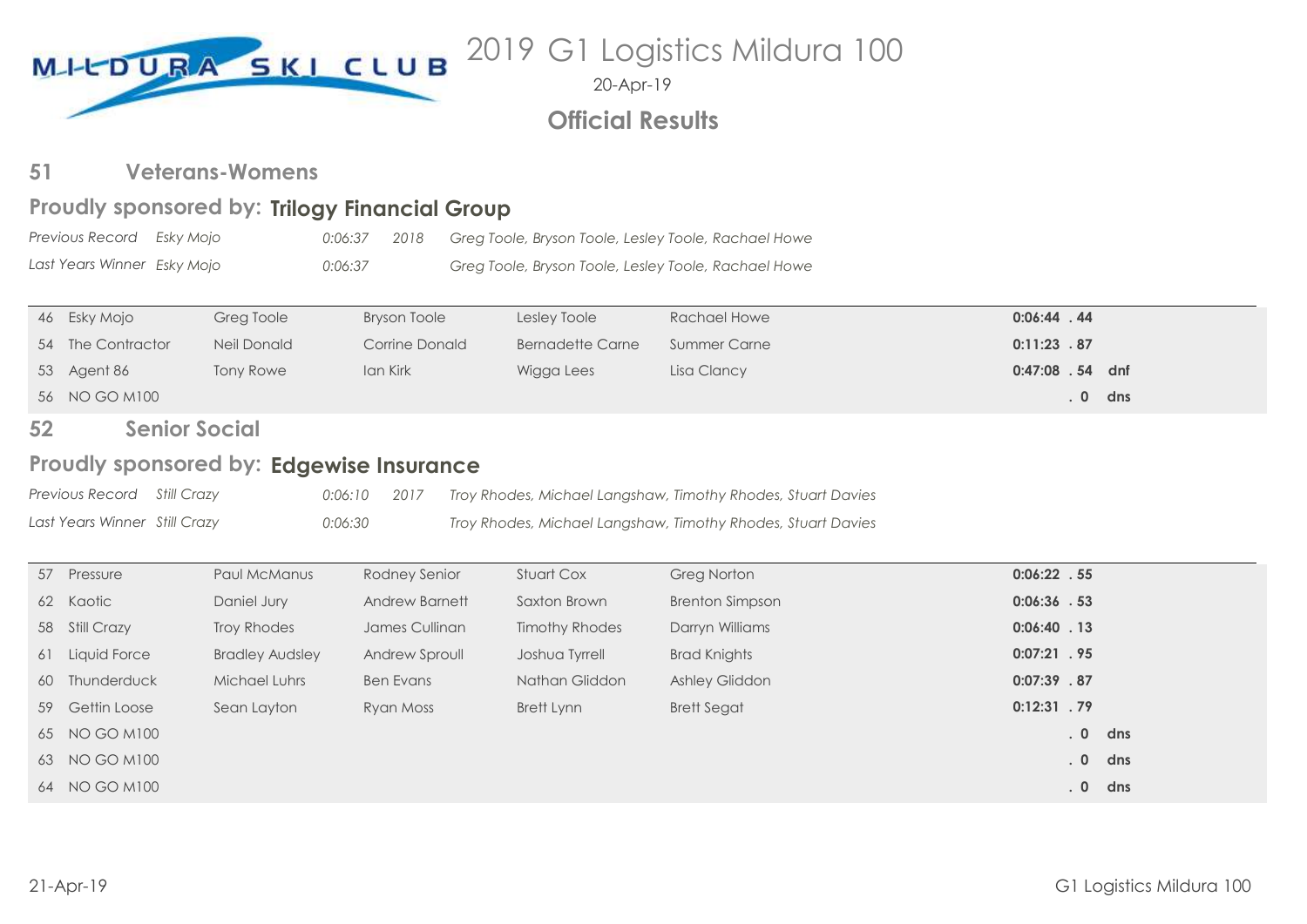

20-Apr-19

## **Official Results**

### **Under 10's Boys**

## Proudly sponsored by: Jamesprint

|                               | Previous Record Robertson Racing | 0:06:54 | 2012 | Brad Robertson, James Hogben, Carter Robertson |  |
|-------------------------------|----------------------------------|---------|------|------------------------------------------------|--|
| Last Years Winner Burn N Wood |                                  | 0:08:32 |      | Kris Freeman, Malinda Sheehan, Kohdi Cartledge |  |

| 70 Meltdown                 | Dylan Cuff             | Lloyd Woolman           | <b>Jett Avard</b>   | $0:08:46$ . 25 |
|-----------------------------|------------------------|-------------------------|---------------------|----------------|
| 69 Arkham Asylum            | <b>Brett Spits</b>     | Jake Ellery             | Huddi Spits         | 0:08:50 .67    |
| 72 Reactor                  | <b>Bernard Elliott</b> | <b>Blair Plummer</b>    | Max McCallum        | $0:08:54$ . 34 |
| 71 Speed Lab                | Darren Hitchcock       | Russell Cicognani       | Declan Cicognani    | $0:08:54$ . 48 |
| 74 Alabama                  | Jamie Oliver           | Reece Simmonds          | Caleb Oliver        | $0:09:46$ . 52 |
| 73 Smoken Mirrors<br>Racing | Ashley Cox             | Margi Woolman           | <b>Finley Cox</b>   | $0:09:54$ . 15 |
| 78 My Three Monkeyz         | Nathan Merchant        | <b>Dylan France</b>     | Cooper Merchant     | $0:10:46$ . 26 |
| 76 Smoke N Mirrors          | Peter Woolman          | Laine Cox               | Kingston Cox        | $0:11:12$ . 76 |
| 85 Epic                     | Craig Boswell          | Brett Armstrong         | Will Armstrong      | $0:11:28$ . 15 |
| 79 Harrasment               | Ross Harris            | Kim Cartledge           | Zac Rizzoli         | $0:12:47$ . 46 |
| 84 Cheezed Off              | Andrew de Jong         | Jason Barry             | Liam de Jong        | 0:13:24.64     |
| 80 Carneage                 | <b>Adam Carne</b>      | <b>Bailey Henderson</b> | <b>Curtis Carne</b> | $0:13:34$ . 59 |
| 75 Boats & Hoes             | Danny Pegorin          | <b>Andrew Gerrand</b>   | Archer Gerrand      | $0:13:57$ . 76 |
| 81 River Wrecka             | Paul Milne             | Shane Emanuelli         | Harry Milne         | $0:14:58$ . 38 |
| 86 Team 26                  | <b>Brandon Cropper</b> | George Payne            | Henry Arnall        | $0:16:45$ . 85 |